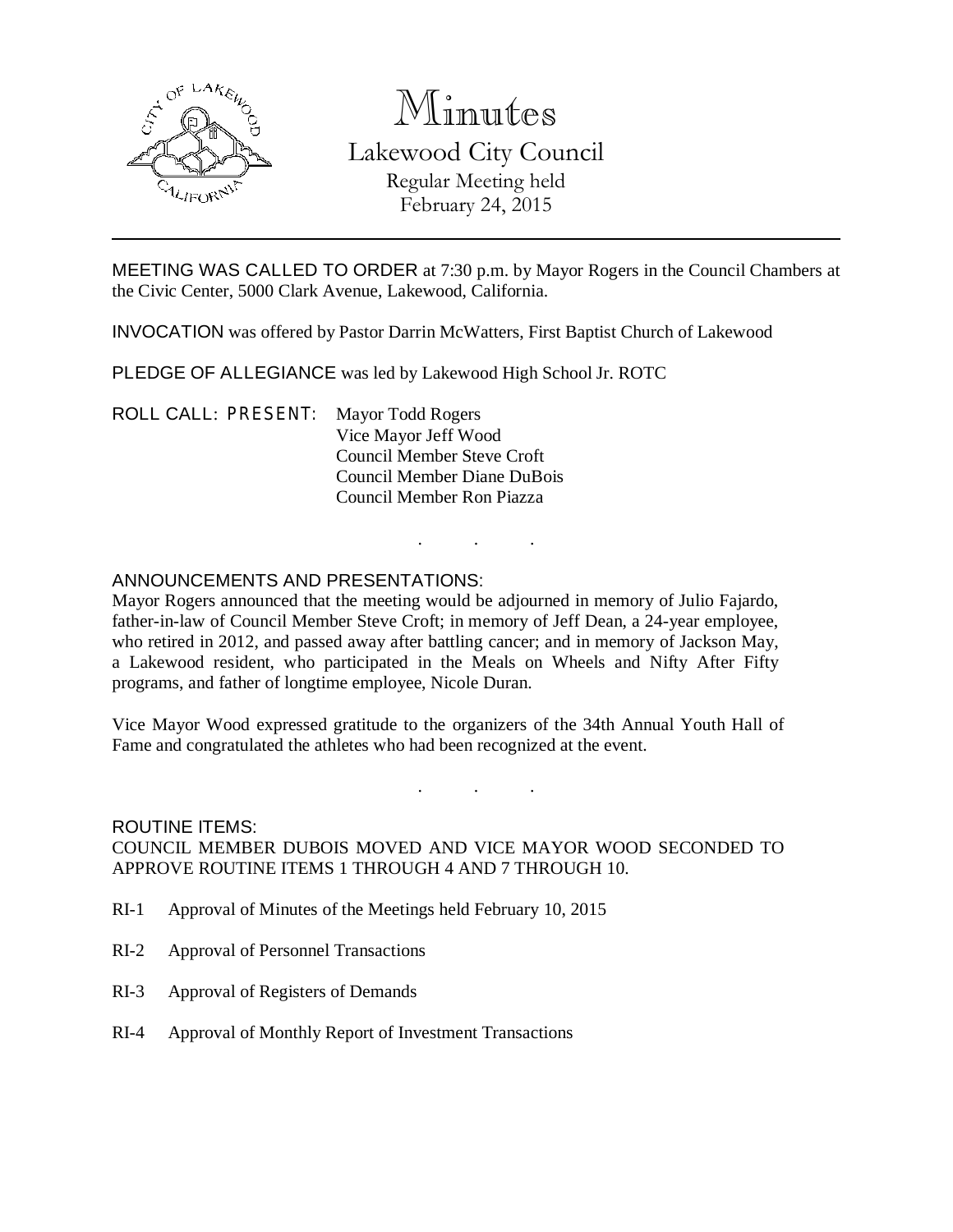City Council Minutes February 24, 2015 Page 2

#### ROUTINE ITEMS: Continued

#### RI-7 RESOLUTION NO. 2015-1; A RESOLUTION OF THE CITY COUNCIL OF THE CITY OF LAKEWOOD ADOPTING THE 2015 EDITION OF THE STANDARD SPECIFICATIONS FOR PUBLIC WORKS CONSTRUCTION

RI-8 Approval of Gas Company Consent to Common Use – Shared Easement for 72-Unit Condominium Development, 3014 South Street

RI-9 Approval of Amendments to Reimbursement Agreement for Long Beach Transit Fixed Route and Dial-A-Lift Services

RI-10 RESOLUTION NO. 2015-2; A RESOLUTION OF THE CITY COUNCIL OF THE CITY OF LAKEWOOD ADDING A JOB CLASSIFICATION AND AMENDING EXISTING PAY RATE IN ATTACHMENT B OF RESOLUTION NO. 2014-27

UPON ROLL CALL VOTE, THE MOTION WAS APPROVED:

AYES: COUNCIL MEMBERS: Croft, DuBois, Wood, Piazza and Rogers NAYS: COUNCIL MEMBERS: None

RI-5 Approval of Agreement for Additional Aircraft Refurbishment Services – Lakewood Veterans Memorial Plaza

Council Member Croft stated that since the presentation on the memorial at the previous Council meeting, changes had occurred as a result of the re-design process and that staff had done an excellent job in identifying the issues and mitigating some of the costs. He observed that the latest update was proof that the memorial project was moving forward.

Mayor Rogers concurred that although there had been issues that could not be anticipated, the additional services provided an opportunity to maintain a world class veterans memorial for future generations. He added that it was also a way to pay homage to those who paid the ultimate sacrifice for the community and for their country.

COUNCIL MEMBER DUBOIS MOVED AND COUNCIL MEMBER PIAZZA SECONDED TO APPROVE ROUTINE ITEM 5. UPON ROLL CALL VOTE, THE MOTION WAS APPROVED:

AYES: COUNCIL MEMBERS: Croft, DuBois, Wood, Piazza and Rogers NAYS: COUNCIL MEMBERS: None

RI-6 Approval of Agreement for Consulting Services and Expenses – Lakewood Veterans Memorial Plaza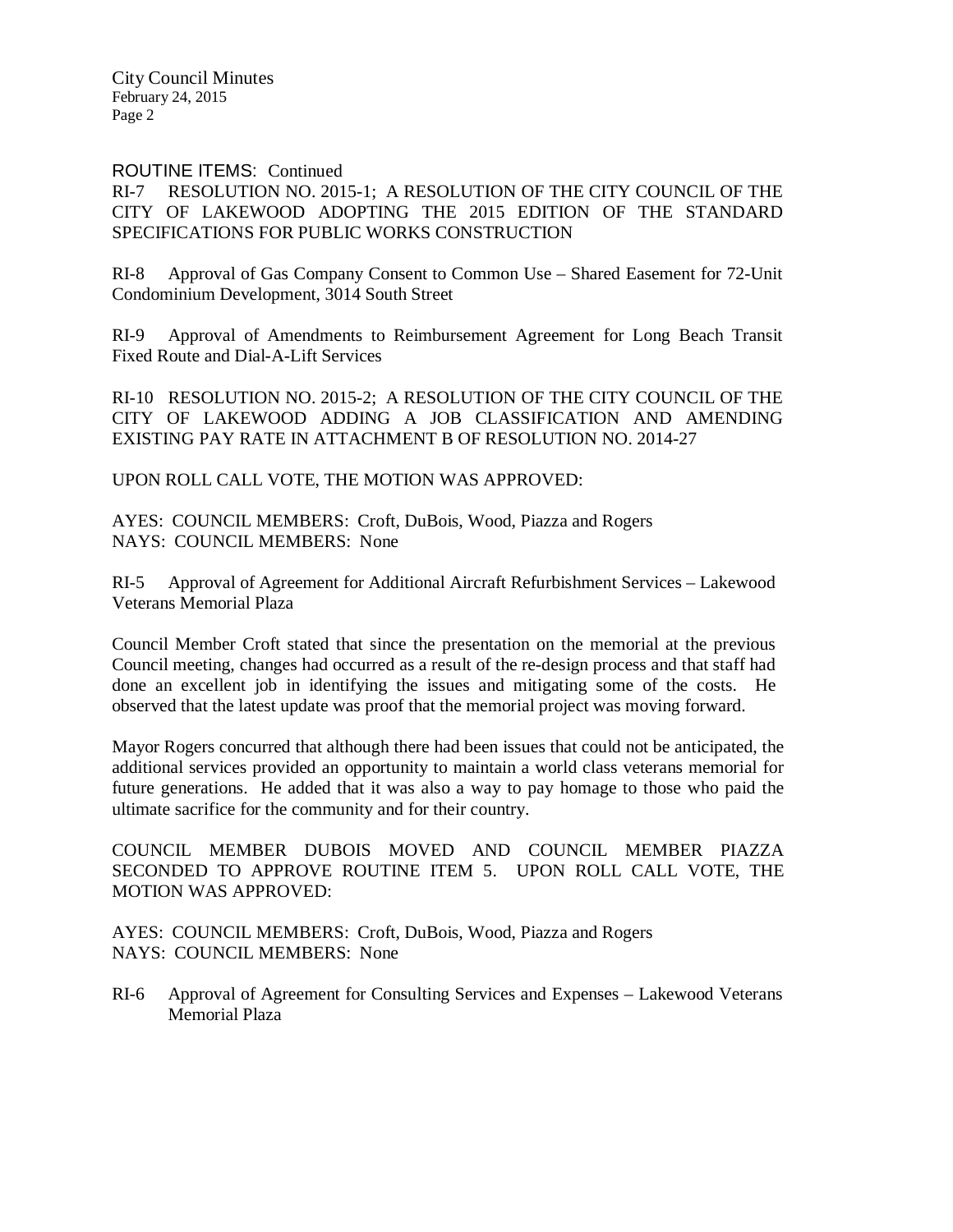City Council Minutes February 24, 2015 Page 3

ROUTINE ITEMS: Continued

COUNCIL MEMBER CROFT MOVED AND COUNCIL MEMBER DUBOIS SECONDED TO APPROVE ROUTINE ITEM 6. UPON ROLL CALL VOTE, THE MOTION WAS APPROVED:

AYES: COUNCIL MEMBERS: Croft, DuBois, Wood, Piazza and Rogers NAYS: COUNCIL MEMBERS: None

RI-11 Approval of Nomination to Fill a Vacancy on the Workforce Investment Board (WIB)

Vice Mayor Wood introduced Allison Castellanos, nominee for the business sector representative to the WIB. Ms. Castellanos expressed gratitude on her nomination and conveyed her eagerness for the opportunity to serve on the Board.

VICE MAYOR WOOD MOVED AND COUNCIL MEMBER PIAZZA SECONDED TO APPROVE ROUTINE ITEM 11. UPON ROLL CALL VOTE, THE MOTION WAS APPROVED:

AYES: COUNCIL MEMBERS: Croft, DuBois, Wood, Piazza and Rogers NAYS: COUNCIL MEMBERS: None

1.1 • SECOND READING AND ADOPTION OF ORDINANCE NO. 2015-1; AMENDING THE LAKEWOOD MUNICIPAL CODE PERTAINING TO SPEED LIMITS ON CANDLEWOOD STREET, COVER STREET, DOWNEY AVENUE, LAKEWOOD BOULEVARD AND 215TH STREET

. . .

City Attorney Steve Skolnik advised that the proposed ordinance had been introduced at the last meeting and following a brief report by the Public Works Director, a public hearing would be held.

Lisa Rapp, Director of Public Works, reviewed that State law required traffic studies every five years to allow the use of radar for enforcement purposes. After the Council approval of the Traffic and Engineering study at its last meeting, adoption of the proposed ordinance would complete the process.

Mayor Rogers opened the public hearing at 7:44 p.m. and called for anyone in the audience wishing to address the City Council on this matter. There was no response.

COUNCIL MEMBER DUBOIS MOVED AND VICE MAYOR WOOD SECONDED TO CLOSE THE PUBLIC HEARING. UPON ROLL CALL VOTE, THE MOTION WAS APPROVED:

AYES: COUNCIL MEMBERS: Croft, DuBois, Wood, Piazza and Rogers NAYS: COUNCIL MEMBERS: None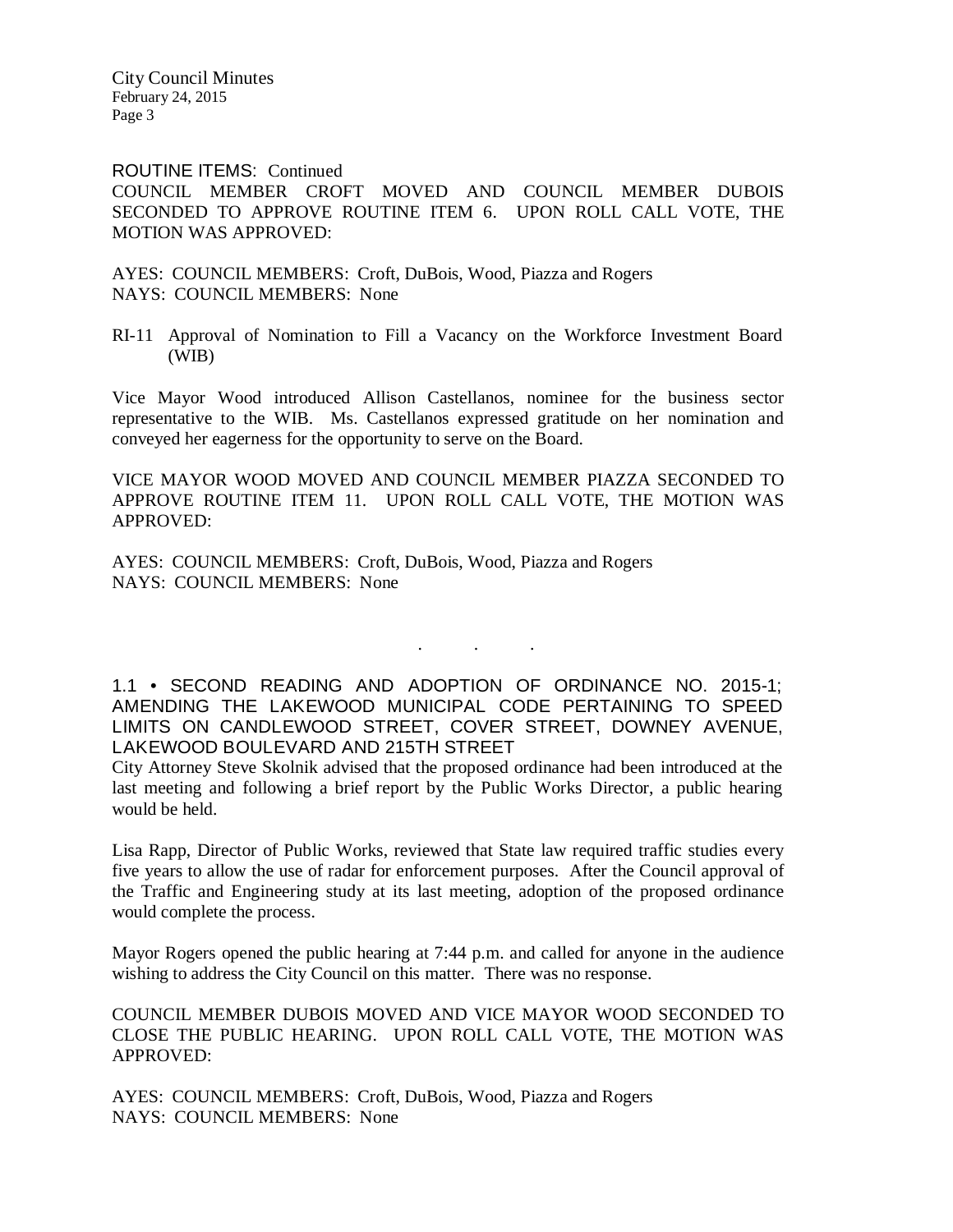1.1 • ORDINANCE NO. 2015-1; AMENDING THE LAKEWOOD MUNICIPAL CODE PERTAINING TO SPEED LIMITS ON CANDLEWOOD STREET, COVER STREET, DOWNEY AVENUE, LAKEWOOD BOULEVARD AND 215TH STREET - Continued ORDINANCE NO. 2015-1; AN ORDINANCE OF THE CITY COUNCIL OF THE CITY OF LAKEWOOD AMENDING THE LAKEWOOD MUNICIPAL CODE PERTAINING TO THE PRIMA FACIE SPEED LIMIT ON CANDLEWOOD STREET, COVER STREET, DOWNEY AVENUE, LAKEWOOD BOULEVARD AND 215TH STREET was read by title by the City Clerk.

COUNCIL MEMBER CROFT MOVED AND VICE MAYOR WOOD SECONDED TO WAIVE FURTHER READING AND ADOPT ORDINANCE NO. 2015-1. UPON ROLL CALL VOTE, THE MOTION WAS APPROVED:

. . .

AYES: COUNCIL MEMBERS: Croft, DuBois, Wood, Piazza and Rogers NAYS: COUNCIL MEMBERS: None

#### 3.1 • PREVIEW OF 2015 EARTH WALK EVENT

Recreation and Community Services Director Lisa Litzinger displayed slides, showed a brief video and presented a report based on the memo in the agenda. She reported that Lakewood's free Earth Walk event would be held at Monte Verde Park on Saturday, March 14th. She stated that the family-friendly event provided opportunities to learn about the environment, with hands-on participation activities and vendor displays pertaining to gardening, recycling and conservation from City departments, community groups and local businesses.

Council Member DuBois stated that the joint efforts of the departments involved provided for an affordable and enjoyable event.

MAYOR ROGERS STATED THAT THERE BEING NO OBJECTION, THE ITEM WAS ORDERED RECEIVED AND FILED.

. . .

#### 3.2 • PREVIEW OF 2015 LAKEWOOD COMMUNITY RUN

Director of Community Development, Sonia Southwell, displayed slides and described some of the features of the Lakewood Community Run, scheduled for Saturday, March 14th. She stated that the fundraising event, which was organized by the Lakewood Sheriff's Station and the Soroptimist of Lakewood/Long Beach, and sponsored by the City of Lakewood, County of Los Angeles and the Lakewood Center Mall, offered a fun day for everyone from beginners to avid runners.

Council Member Croft encouraged people to attend the day's various events stating that in addition to the Earth Walk and Community Run, a groundwater festival would also be taking place.